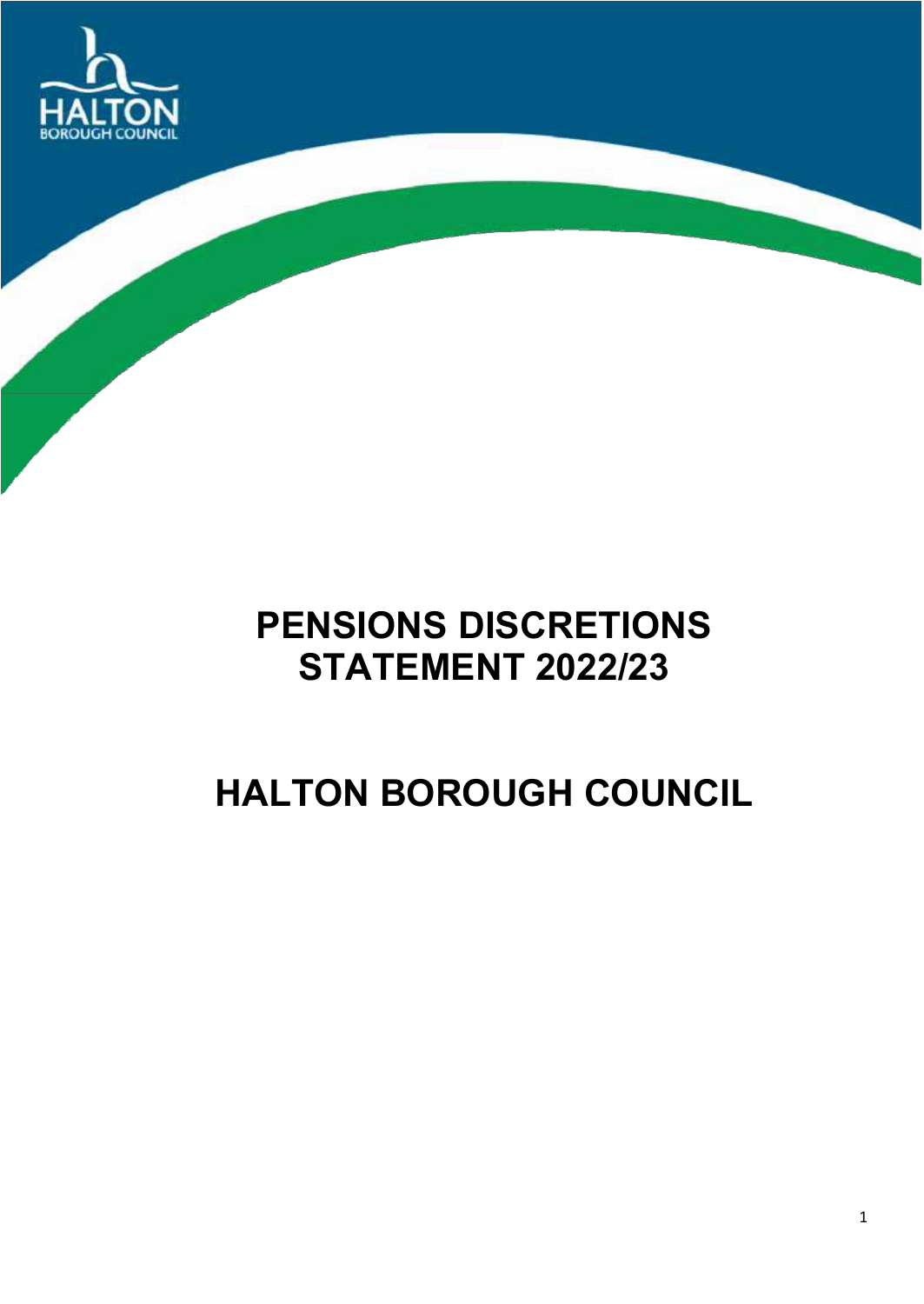## **Introduction**

This statement is prepared and published in accordance with the requirements of Regulation 60 (1) of the Local Government Pension Scheme Regulations 2013, which states that;

A Scheme employer must prepare a written statement of its policy in relation to the exercise of its functions under regulations –

- (a)  $16(2)(e)$  and  $16(4)(d)$  (funding of additional pension);
- (b) 30(6) (flexible retirement);
- (c) 30(8) (waiving of actuarial reduction); and
- (d) 31 (award of additional pension),

and an administering authority must prepare such a statement in relation to the exercise of its functions under regulation 30(8) in cases where a former employer has ceased to be a Scheme employer. This statement fulfils that requirement.

There are no material changes to the discretions contained within this statement for 2022/23.

Where relevant, monetary amounts used within the explanations of discretions have been revised as appropriate.

This document is confirmed as the Council's Pensions Discretions Statement for the financial year 2022/23.

The discretions will be exercised by the appropriate Strategic Director, in consultation with the Portfolio Holder for Corporate Services, and Operational Director Finance. (In the case of applications from Strategic Directors or the Chief Executive, the discretions will be exercised by the Chief Executive, in consultation with the Portfolio Holder for Corporate Services and Strategic Director, Enterprise, Community and Resources).

Any questions relating to this statement should be directed to:

Pay & Pensions Team (HR Service Centre) Policy, People, Performance & Efficiency Division, Enterprise, Community & Resources Directorate, Halton Borough Council, Municipal, Building, Kingsway, Widnes, WA8 7QF e-mail: [payandpensions@halton.gov.uk](mailto:payandpensions@halton.gov.uk)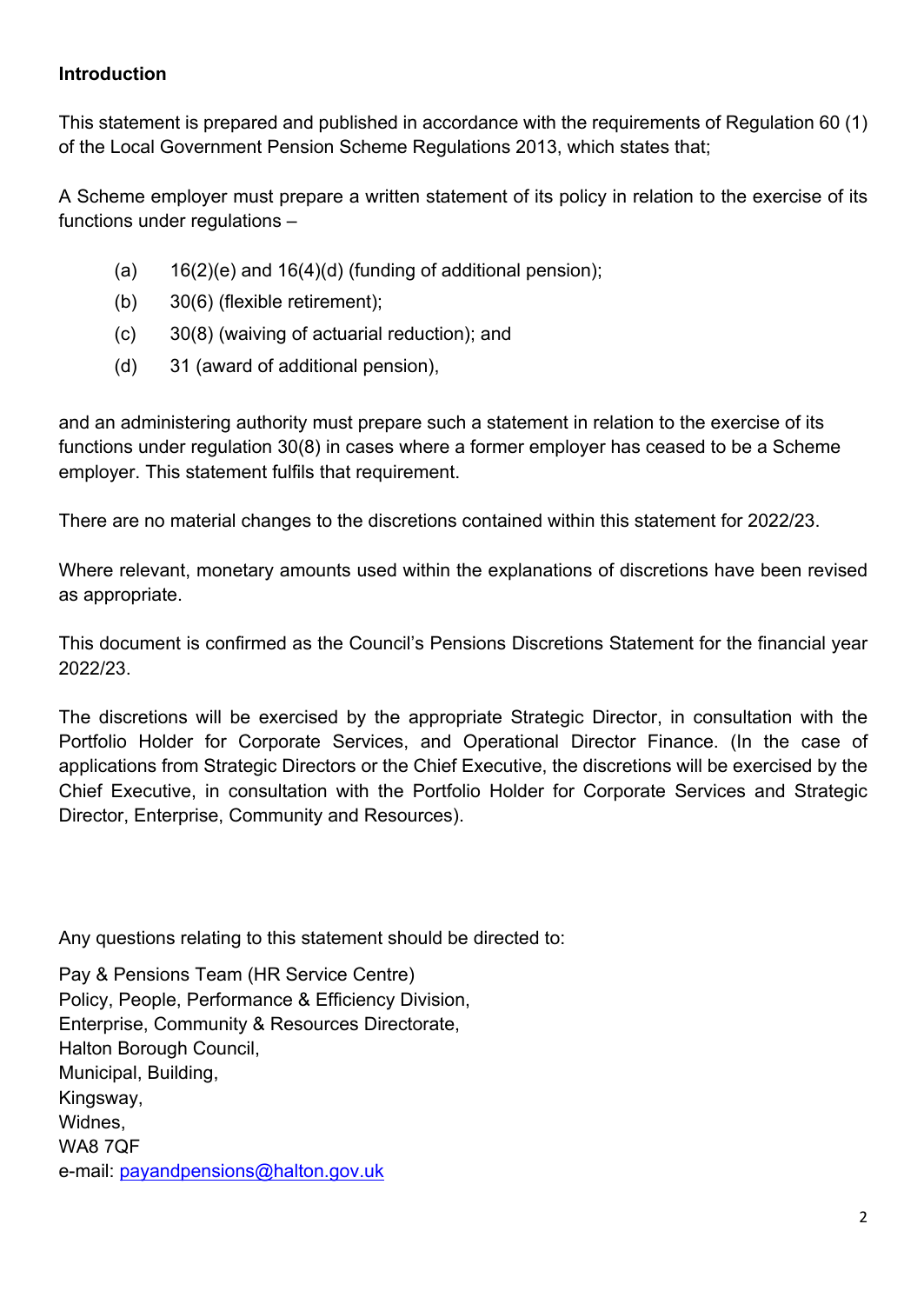# **Regulation 16 (2) (e) & 16 (4) (d)**

**Ability to contribute to a shared cost additional pension contribution (APC) scheme.**

# **Explanation:**

Where an active scheme member wishes to purchase extra annual pension of up to £7,316 (2021/22 rate) by making an Additional Pension Contribution (APC) the employer may voluntarily contribute towards the cost of purchasing that extra pension via a Shared Cost Additional Pension Contribution (SCAPC).

# **HBC decision:**

All APC contracts will be funded in full by the member.

--------------------

#### **Regulation 30 (6) Ability to award Flexible Retirement**

## **Explanation:**

A member who is aged 55 or over and with their employers consent reduces their hours/or grade, can then, but only with the agreement of the employer, make an election to the administering authority to receive all or part payment of their accrued benefits without having retired from that employment.

# **HBC decision:**

The Council will adopt this discretion and will assess applications from those employees aged 55 and over who reduce their hours by 25% (not for a grade reduction). Applications will be considered on the basis of future service provision and cost. The decision to release benefits will be taken by the appropriate Strategic Director.

--------------------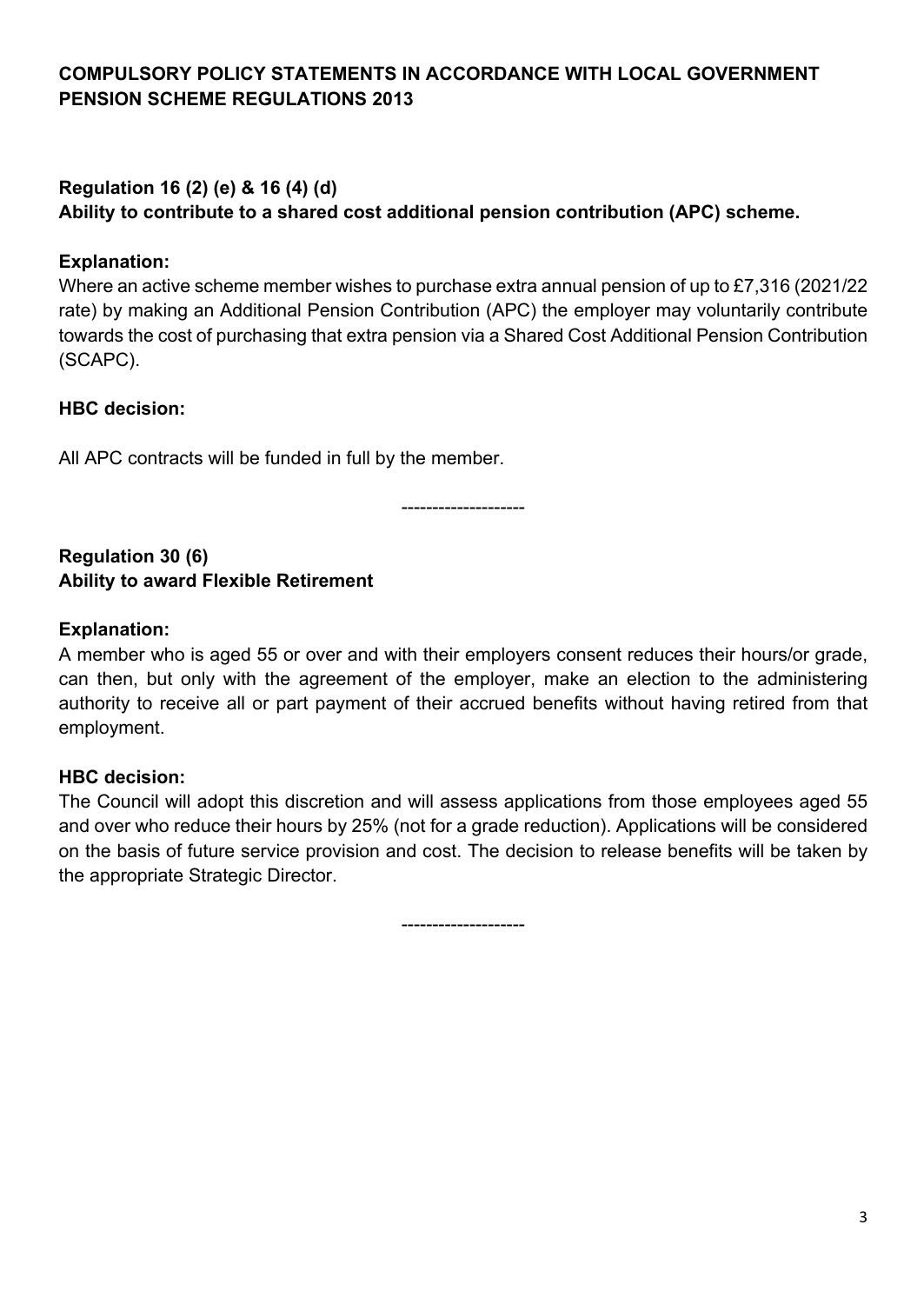# **Regulation 30 (8) Waiving of Actuarial Reduction on Flexible Retirement and early retirement (age 55+)**

## **Explanation:**

Employers can elect to waive some or all of the reduction on benefits if a member chooses to take flexible retirement and take their benefits before Normal Pension Age (NPA)

## **HBC decision:**

HBC will only waive actuarial reduction on flexible retirement in exceptional circumstances.

--------------------

## **Transitional Protections – Regulation 1 (1) (c) Schedule 2 Power of the Employing Authority to "switch on" the 85 year rule for a member voluntarily drawing benefits on or after age 55 and before age 60.**

# **Explanation:**

A member who meets the 85 year rule and elects to draw their pension benefits from age 55 will no longer require their employers consent if they retire after 31<sup>st</sup> March 2014. However, certain members will lose some 85 year rule protections if they wish to draw their pension between age 55 and 60.

An employer may decide to "switch on" protection to the 85 year rule for a member who voluntarily retires from age 55 but before age 60 and meet any additional cost of the retirement.

### **HBC decision:**

In exceptional circumstances, where this is in the interest of the Council and the costs of allowing such requests are considered against the benefits to the Council, the Council will pay the additional cost of an unreduced pension.

--------------------

### **Regulation 31**

**Ability to grant additional pension to an active member or within 6 months of ceasing to be an active member by reason of redundancy or business efficiency.**

### **Explanation:**

An employer may decide to award a member additional pension up to a limit of £6822 per year (or revised amount as stated in the scheme rules) payable from the same date as their pension is payable.

### **HBC decision:**

The Council will not award additional pension.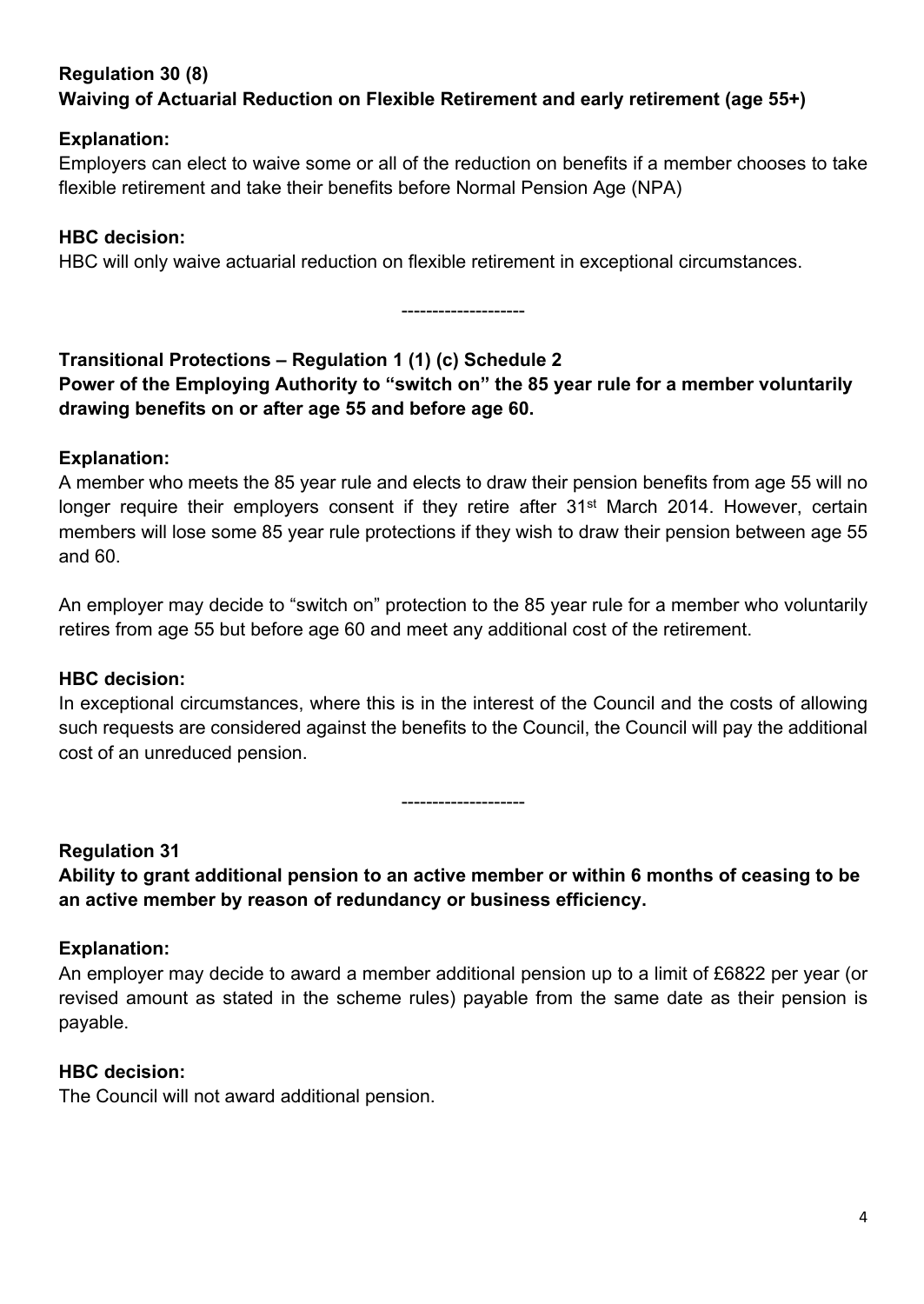#### **NON COMPULSORY DISCRETIONS**

# **Regulation 9 (3) Contributions Payable by an Active Member.**

#### **Explanation:**

Employers must assess the appropriate rate of contribution band, in a reasonable and consistent manner and review the contribution bands on any material change in pay.

#### **HBC decision:**

The Council will review contribution bands annually or at a significant change, unless an employee exercises their right to appeal their band allocation when the review may be conducted earlier.

--------------------

# **Regulation 22 (7) & (8) Re-employed and Re-joining Deferred Members**

#### **Explanation:**

This provision permits an employer the discretion to extend the statutory 12 month window within which a scheme member can elect to aggregate deferred LGPS benefits into their current employment.

#### **HBC decision:**

The Council will not normally extend the time limit beyond 12 months.

--------------------

### **Regulation 100 (6) Inward Transfer of Pension Rights**

### **Explanation:**

This provision allows an employer the discretion to extend the statutory 12 month window within which a scheme member can elect to transfer benefits from another scheme into their current scheme.

#### **HBC decision:**

The Council will not normally extend the time limit beyond 12 months.

--------------------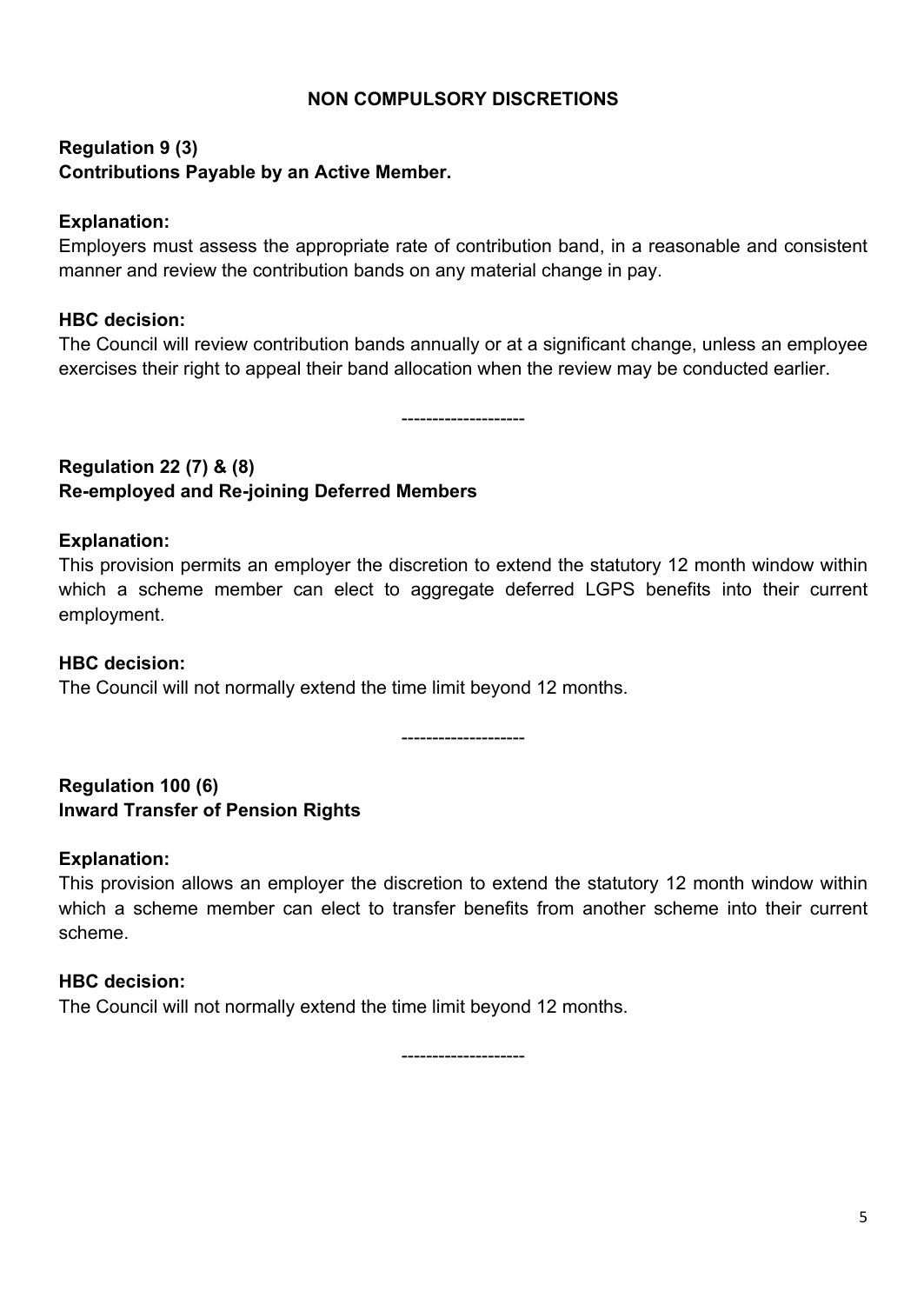# **Regulation 30 (5) Ability to Waive Actuarial Reduction on Compassionate Grounds**

## **Explanation:**

This regulation provides for early payment of retirement benefits, reduced by the amount shown in actuarial guidance issued by the Secretary of State for Local Government, in relation to an employment, for a scheme member who is not an employee in local government service in that employment, and has not attained normal pension age, but is aged over 55 years.

## **HBC Decision:**

The Council will consider, on a case by case basis, exercising its discretion to waive some or all of the reduction. This will be where it is felt to be in the best interests of the Council as well as the employee (deferred member) and the costs of allowing such requests will be considered against the benefits to the Council.

--------------------